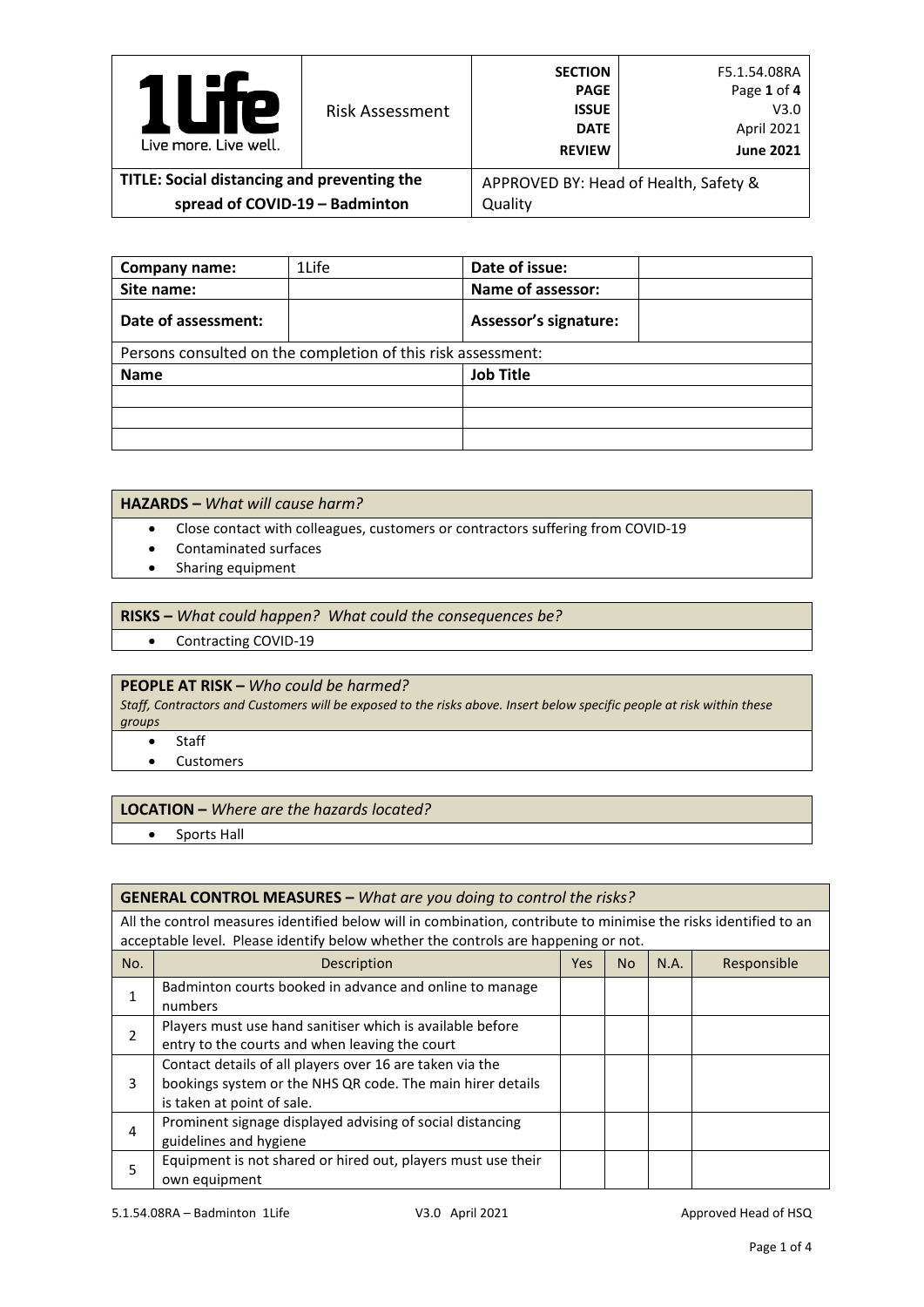| <b>P</b><br>Live more, Live well.           | <b>Risk Assessment</b> | <b>SECTION</b><br><b>PAGE</b><br><b>ISSUE</b><br><b>DATE</b><br><b>REVIEW</b> | F5.1.54.08RA<br>Page 2 of 4<br>V3.0<br>April 2021<br><b>June 2021</b> |
|---------------------------------------------|------------------------|-------------------------------------------------------------------------------|-----------------------------------------------------------------------|
| TITLE: Social distancing and preventing the |                        |                                                                               | APPROVED BY: Head of Health, Safety &                                 |
| spread of COVID-19 - Badminton              |                        | Quality                                                                       |                                                                       |

|                                                                                    | <b>GENERAL CONTROL MEASURES - What are you doing to control the risks?</b>                                       |     |           |      |             |
|------------------------------------------------------------------------------------|------------------------------------------------------------------------------------------------------------------|-----|-----------|------|-------------|
|                                                                                    | All the control measures identified below will in combination, contribute to minimise the risks identified to an |     |           |      |             |
| acceptable level. Please identify below whether the controls are happening or not. |                                                                                                                  |     |           |      |             |
| No.                                                                                | Description                                                                                                      | Yes | <b>No</b> | N.A. | Responsible |
| 6                                                                                  | Players showing symptoms of COVID-19 will not be                                                                 |     |           |      |             |
|                                                                                    | allowed access to the Centre                                                                                     |     |           |      |             |
| $\overline{7}$                                                                     | No bodily contact, including handshakes and high fives                                                           |     |           |      |             |
| 8                                                                                  | No gatherings once training or games have finished                                                               |     |           |      |             |
|                                                                                    | Players must come ready to play and keep any belongings to                                                       |     |           |      |             |
| 9                                                                                  | a minimum. If bags are taken into the hall they must be                                                          |     |           |      |             |
|                                                                                    | stored behind their own court and at least 2 m back.                                                             |     |           |      |             |
| 10                                                                                 | Participants must take all of their equipment with them at                                                       |     |           |      |             |
|                                                                                    | the end of their session                                                                                         |     |           |      |             |
| 11                                                                                 | Players advised not to touch nets or posts                                                                       |     |           |      |             |
|                                                                                    | On arrival players must go straight to the badminton courts                                                      |     |           |      |             |
| 12                                                                                 | at their allocated time and do not use other areas of the                                                        |     |           |      |             |
|                                                                                    | building                                                                                                         |     |           |      |             |
| 13                                                                                 | Players must leave the facility as soon as their booking has                                                     |     |           |      |             |
|                                                                                    | finished                                                                                                         |     |           |      |             |
|                                                                                    | External hirers must supply COVID suitable and sufficient risk                                                   |     |           |      |             |
| 14                                                                                 | assessments which are checked by the General or Operations                                                       |     |           |      |             |
|                                                                                    | Manager                                                                                                          |     |           |      |             |
|                                                                                    | As of 12 <sup>th</sup> April 2021                                                                                |     |           |      |             |
| 15                                                                                 | Adults - household only singles or doubles permitted                                                             |     |           |      |             |
|                                                                                    | Junior clubs/organised sessions/coached sessions-are                                                             |     |           |      |             |
| 16                                                                                 | permitted with a maximum group size of 1 coach to 15                                                             |     |           |      |             |
|                                                                                    | players. More than one group is permitted based on social                                                        |     |           |      |             |
|                                                                                    | distancing being adhered to.                                                                                     |     |           |      |             |
| 17                                                                                 | 1-1 coaching - permitted for adults and juniors (coaches<br>permitted to coach a household)                      |     |           |      |             |
| 18                                                                                 | Tournaments - localised junior tournaments permitted                                                             |     |           |      |             |
|                                                                                    | No earlier than 17th May                                                                                         |     |           |      |             |
|                                                                                    | Adults - singles and doubles permitted under rule of 6 or two                                                    |     |           |      |             |
| 19                                                                                 | households                                                                                                       |     |           |      |             |
| 20                                                                                 | Clubs/organised sessions/coached sessions - all permitted                                                        |     |           |      |             |
|                                                                                    |                                                                                                                  |     |           |      |             |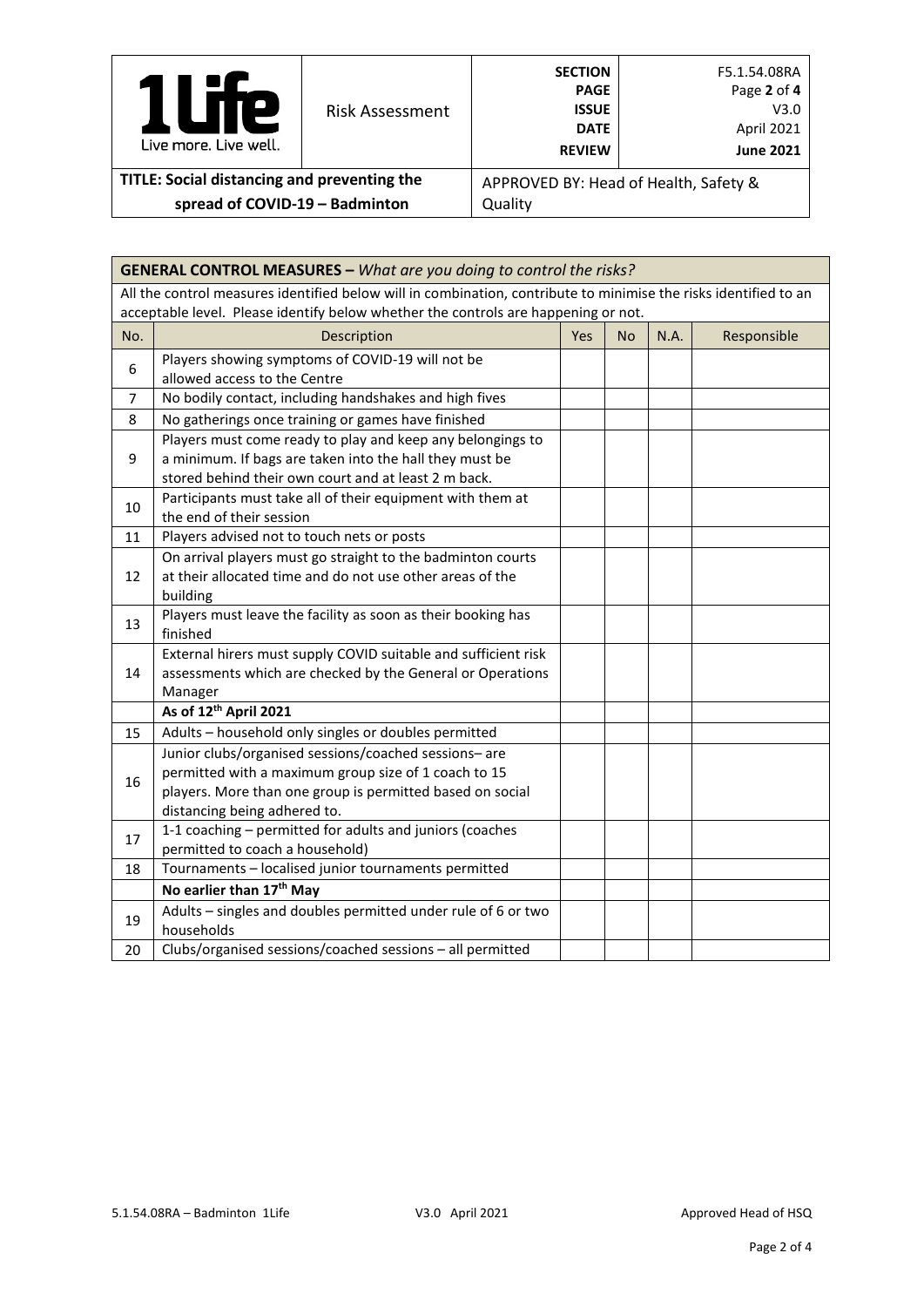| Р<br>Live more, Live well.                  | <b>Risk Assessment</b> | <b>SECTION</b><br><b>PAGE</b><br><b>ISSUE</b><br><b>DATE</b><br><b>REVIEW</b> | F5.1.54.08RA<br>Page 3 of 4<br>V3.0<br>April 2021<br><b>June 2021</b> |
|---------------------------------------------|------------------------|-------------------------------------------------------------------------------|-----------------------------------------------------------------------|
| TITLE: Social distancing and preventing the |                        | APPROVED BY: Head of Health, Safety &                                         |                                                                       |
| spread of COVID-19 - Badminton              |                        | Quality                                                                       |                                                                       |

**SITE SPECIFIC ASSESSMENT –** *Complete this table for any hazard, risk not included above and for any additional control measures in place or required.*

| No. | Hazard | Risk | <b>Control Measure</b> | Responsible | In place?<br>Yes/No |
|-----|--------|------|------------------------|-------------|---------------------|
|     |        |      |                        |             |                     |
|     |        |      |                        |             |                     |
|     |        |      |                        |             |                     |
|     |        |      |                        |             |                     |

# CONTACT YOUR COMPANY HEALTH AND SAFETY RESOURCE IN THE FIRST INSTANCE IF YOU ADD ANY HAZARD, RISK OR CONTROL MEASURE IN THIS TABLE

| <b>ACTIONS</b> – What actions must be done to ensure the full implementation of the risk assessment? |                                                                                                                                                                      |                   |             |             |                    |                           |
|------------------------------------------------------------------------------------------------------|----------------------------------------------------------------------------------------------------------------------------------------------------------------------|-------------------|-------------|-------------|--------------------|---------------------------|
|                                                                                                      | Write down an appropriate action for any control measure marked as 'No'<br>Identify high priority actions with a 'Yes'                                               |                   |             |             |                    |                           |
|                                                                                                      | Link the 'Number' column to the relevant Control Measure number in the risk assessment to enable the                                                                 |                   |             |             |                    |                           |
|                                                                                                      | assessor to cross reference and check that all 'No's' have an action recorded against them<br>Insert additional rows as required to enter all of the actions needed. |                   |             |             |                    |                           |
| Number                                                                                               | Description                                                                                                                                                          | High<br>Priority? | Responsible | Due<br>Date | Completion<br>date | Completion<br>checked by: |
|                                                                                                      |                                                                                                                                                                      |                   |             |             |                    |                           |
|                                                                                                      |                                                                                                                                                                      |                   |             |             |                    |                           |
|                                                                                                      |                                                                                                                                                                      |                   |             |             |                    |                           |
|                                                                                                      |                                                                                                                                                                      |                   |             |             |                    |                           |
|                                                                                                      |                                                                                                                                                                      |                   |             |             |                    |                           |

I confirm that I have read, reviewed and understood this risk assessment and if in doubt I have sought the advice of the relevant person in my organisation.

I confirm that I am aware that I must monitor the completion of the actions highlighted in the assessment to ensure they are completed adequately and within the timescales set.

| <b>Appointed Person:</b>          | Signature: |
|-----------------------------------|------------|
| <b>Appointed Person Job Role:</b> |            |
| Date:                             |            |

<span id="page-2-0"></span><sup>1</sup> Continue numbering from previous table